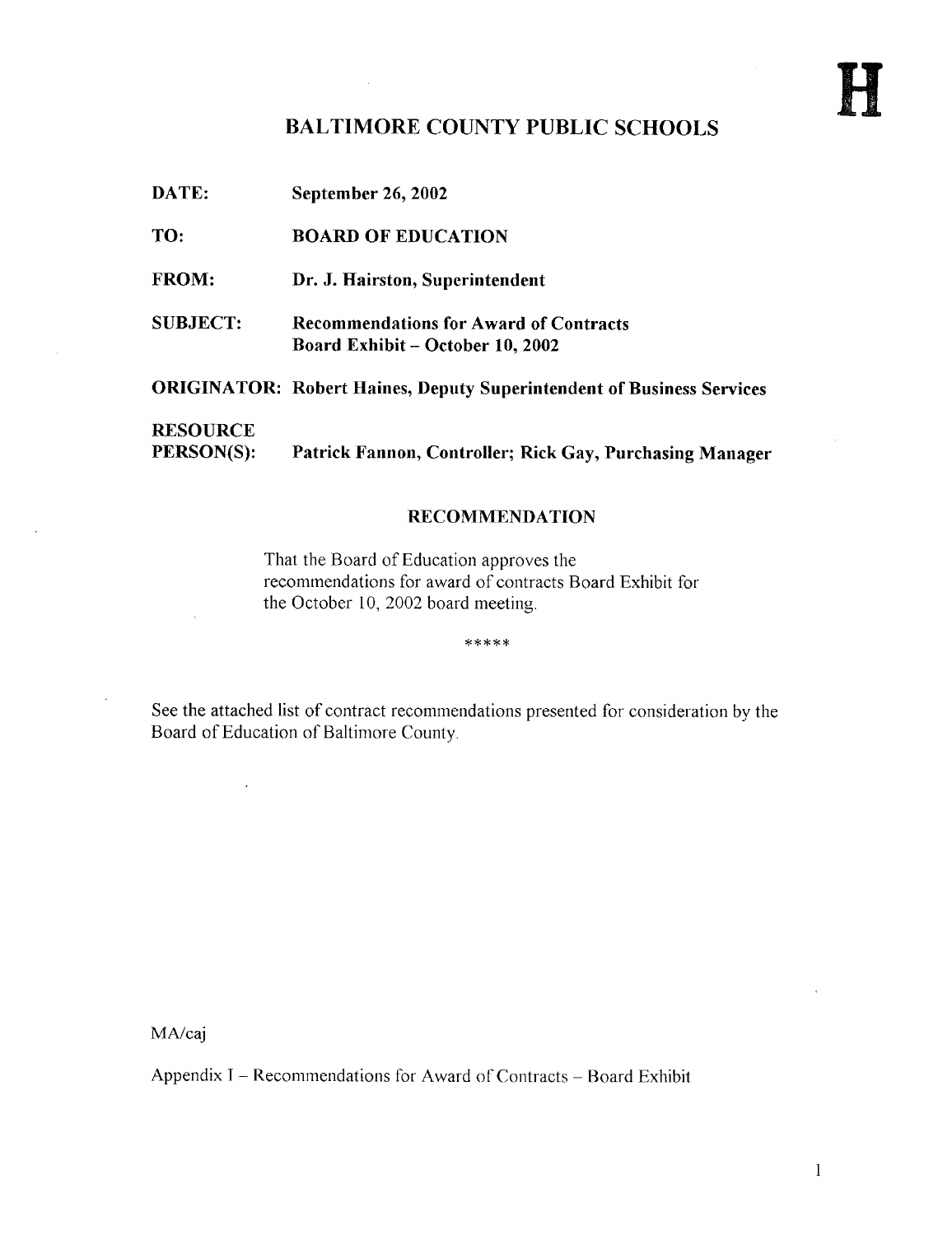#### Recommendations for Award of Contracts Board Exhibit - October 10, 2002

The following contract recommendations are presented for consideration by the Board of Education of Baltimore County.

#### 1. Additional Services—Administrative Estimated Annual Award: \$60,000<br>Costs--Fingerprinting & Background Estimated Award Value: \$180,000 Costs--Fingerprinting & Background Investigative Services Supplemental Three-year Contract

On July 9, 2002, the Board approved a three-year bid for fingerprinting  $\&$ background investigative services with Kroll Background America, Inc.

The cost to process any applicant applying for a position is \$66, and is paid by the new hire. This amount includes the fee of \$42, which is currently being charged by the Maryland Criminal Justice Information Service for background checks, and a charge of \$24, which is the administrative fee for Kroll Background America, Inc. If BCPS requests additional services, the cost per person could vary depending upon the various additional investigations required (the type of investigation will depend upon the job position being filled).

The initial approval was made with the understanding that other than administrative costs, this contract would not be an expense to the BCPS Board of Education and/or schools, and that the applicants would pay the contractor directly for all fees. However, the Department of Human Resources would like to purchase additional services from Kroll. For example, BCPS would like to spend \$10 per applicant to make sure that all results of investigations are available in <sup>a</sup> twenty-four hour turnaround. In addition, BCPS would like to pay for additional investigations for existing employees if it is determined that the permanent employment file of that individual does not contain the appropriate documentation from their original investigations . Any additional services requested of Kroll would be funded through the Office of Human Resources. As these are additional services, the annual cost is estimated and funds would be spent as needed.

#### Contracted Services: Inspections, Preventative Maintenance, and Time & Material Projects with "Not to Exceed Quotes"

The Division of Physical Facilities, Office of Maintenance has requested the Office of Purchasing to issue the following solicitations. These are all indefinite quantities contracts, as the services intended for purchase are based upon future needs of the system, and are pending allocation of funds.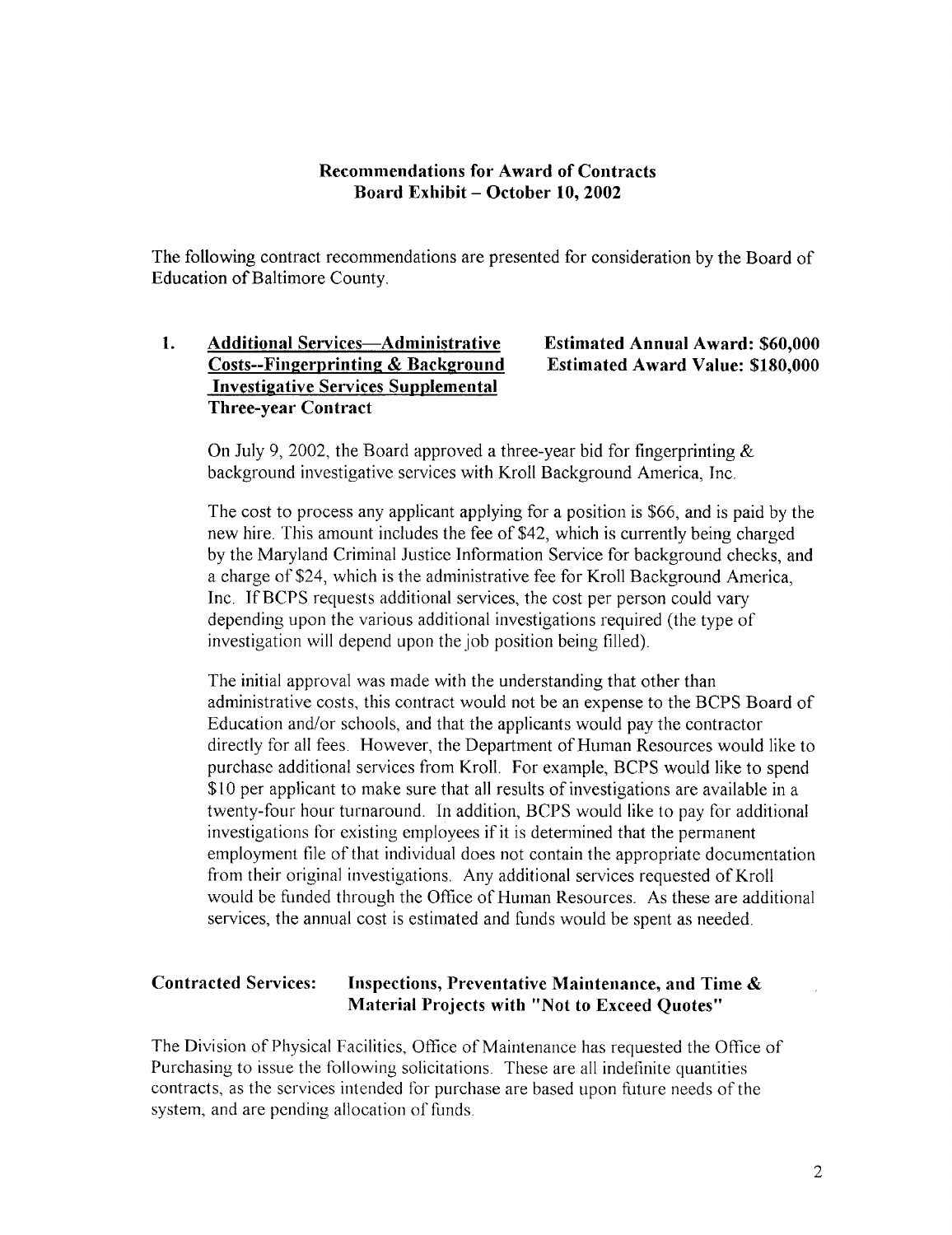It is the intent of Office of Maintenance to have pre-qualified contractors with the appropriate insurance, training, and certification to be "on-call" to do inspections, repairs, and installations. Based upon the previous needs of the Office of Maintenance for these type services, availability of the contractors when called upon to do work, and the urgency to have the work done within a specified time frame, the award of contract may be made to three or more contractors for each solicitation. All work under this contract will be done either by a "time and material" basis or by a "not to exceed" quote basis.

Inspections will be done by the primary award contractor. If, for any reason, the primary award contractor is unable to do the work within the timeframe of the Office of Maintenance, the next ranked contractor will be asked to do the work, and so on throughout the list. For the following three contracts, if a larger project with a definable scope has been identified, all of the award bidders will be asked to provide a "not to exceed quote." All of the award bidders will be provided with the scope of the project and will be asked to include all materials and labor required to properly complete the project by a specified date. Since all the award bidders are offering a competitive price, the cost is usually substantially less than utilizing the time and material scenario. However, this quote process still guarantees that all work is to be done by pre-qualified contractors.

#### 2. Contracted Services: Fire Alarms<br>Preventative Maintenance, Installation Estimated Award Value: \$425,000 Preventative Maintenance, Installation & Repair Services Five-Year Bid Contract #3-314-03

Abid for <sup>a</sup> five-year contract to qualify and select contractor(s) to provide inspection, installation, and repair services for fire alarms for the Baltimore County Public Schools was issued on July 25, 2002, to 19 vendors . Proposals were received from seven vendors.

The specifications were developed in conjunction with the Office of Maintenance and the bidders at a prebid conference . The fire alarms are installed in all schools and are an integral part of the building. Existing systems in the schools must be inspected according to present "life safety codes" and to assure efficient operation . Recommendation of award is to the following contractors as responsive and responsible bidders offering the most favorable hourly rate prices :

| <b>Award</b>     | Company                                                          | <b>Hourly Rate</b> |
|------------------|------------------------------------------------------------------|--------------------|
| <b>Primary</b>   | Ark Systems, Inc., Columbia, MD                                  | \$40.95            |
| <b>Secondary</b> | SPC, Inc., Laurel, MD                                            | \$43.00            |
| <b>Tertiary</b>  | Trojan Alarm Solutions, Inc., Chase, MD                          | \$44.63            |
| Fourth           | Guardian Fire Protection Service, Inc., Gaithersburg, MD \$53.95 |                    |
| Fifth            | Mid Atlantic Time Equipment, Ltd., Westminster, MD               | \$65.00            |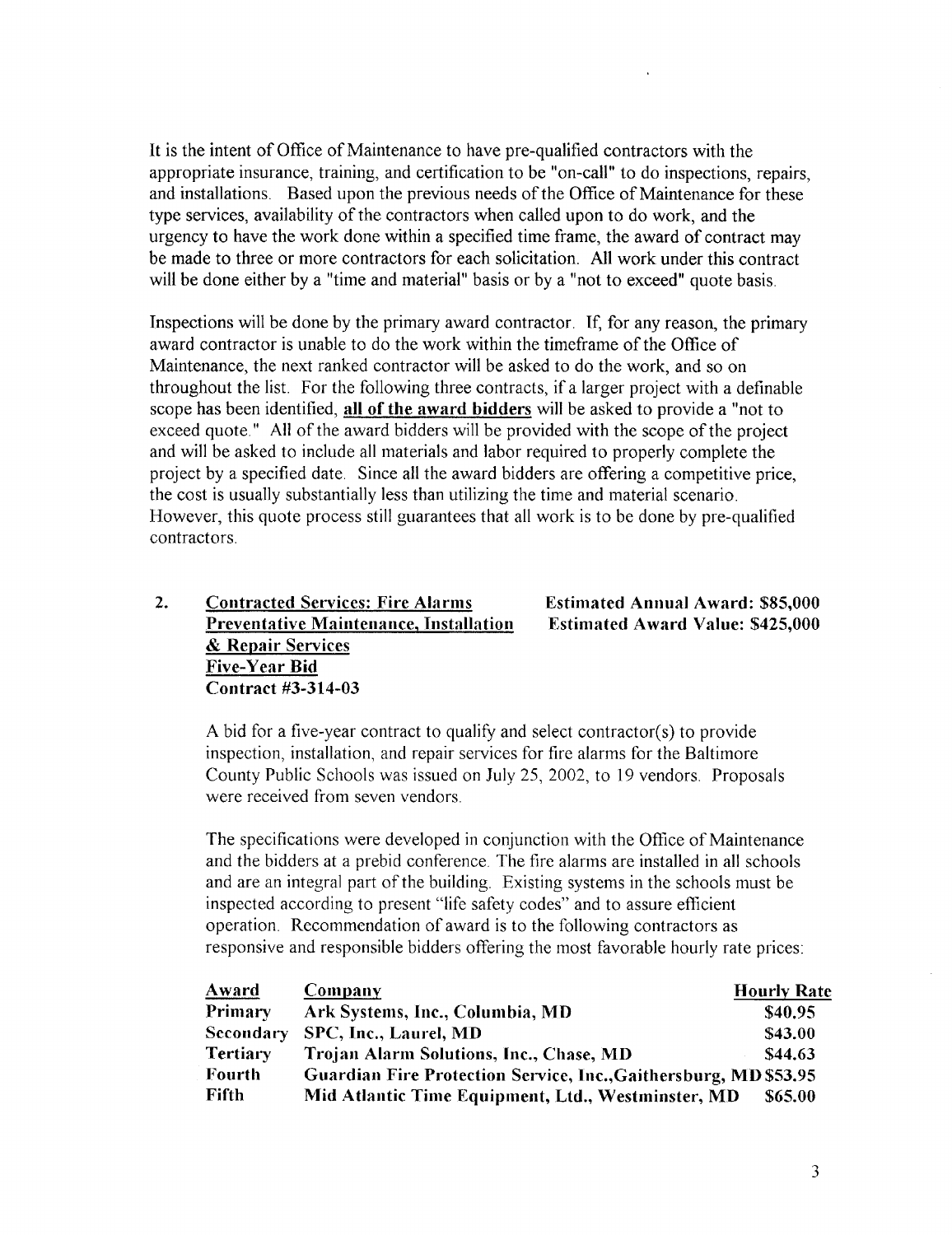#### Sixth Fireline Corporation, Baltimore, MD \$69.00<br>Seventh Sonitrol Of Baltimore, Baltimore, MD \$85.00 Sonitrol Of Baltimore, Baltimore, MD

Funding for this contract will be provided by the Office of Maintenance's operating budget, under the direction of Cornell Brown, Administrator.

#### 3. Contracted Services: McDonnell/Miller Estimated Annual Award: \$100,000<br>Cutoffs Preventative Maintenance, Estimated Award Value: \$500,000 Cutoffs Preventative Maintenance, **Installation & Repair Services** Five-year Bid Contract #3-309-03

A bid for a five-year contract to qualify and select contractor(s) to provide inspection, installation, and repair services for McDonnell/Miller cutoff valves for the Baltimore County Public Schools was issued on July 25, 2002, to 27 vendors. Proposals were received from eight vendors with one no-bid .

It is the intent of the Office of Maintenance to start the implementation of a proactive preventative maintenance program for McDonnell/Miller Cutoffs . The Office of Maintenance wants to have each site inspected yearly either by Baltimore County Public Schools staff and/or by an outside contractor. Additional inspections shall be on an "as-needed" basis and upon a formal request by the Office of Maintenance.

The specifications were developed in conjunction with the Office of Maintenance and the bidders at a prebid conference . The cutoff valves are installed in conjunction with hot water generators and are utilized as "safety valves" for these units to protect against severe damage. Existing systems in the schools must be tested according to present "life safety codes." Currently, the majority of the cutoff valves installed in the schools are the McDonnell/Miller cutoff valves . Additionally, the bid has a provision that the award bidders would be responsible for inspection, installation, and repair services of "any manufacturer" of cutoff valves. Recommendation of award is to the following contractors as the responsive and responsible bidders offering the most favorable bid prices :

| Award            | Company                                                      | Hourly Rate |
|------------------|--------------------------------------------------------------|-------------|
| Primary          | R. F. Warder Company, Baltimore, MD                          | \$53.00     |
| <b>Secondary</b> | Chasney & Co., Inc., Baltimore, MD                           | \$54.00     |
| <b>Tertiary</b>  | Industrial Maintenance & Repair, Inc., Baltimore, MD \$55.00 |             |
|                  | Not awarded Chilmar Corp.                                    | $$58.00 \,$ |
|                  | Not awarded $M & M$ Welding & Fabricators, Inc.              | \$58.90     |
|                  | Not awarded Denver-Eleck, Inc.                               | \$60.00     |
|                  | Not awarded Dynastics, Inc.                                  | \$65.00     |
|                  | Not awarded G & L Mechanical Services, Inc.                  | \$80.00     |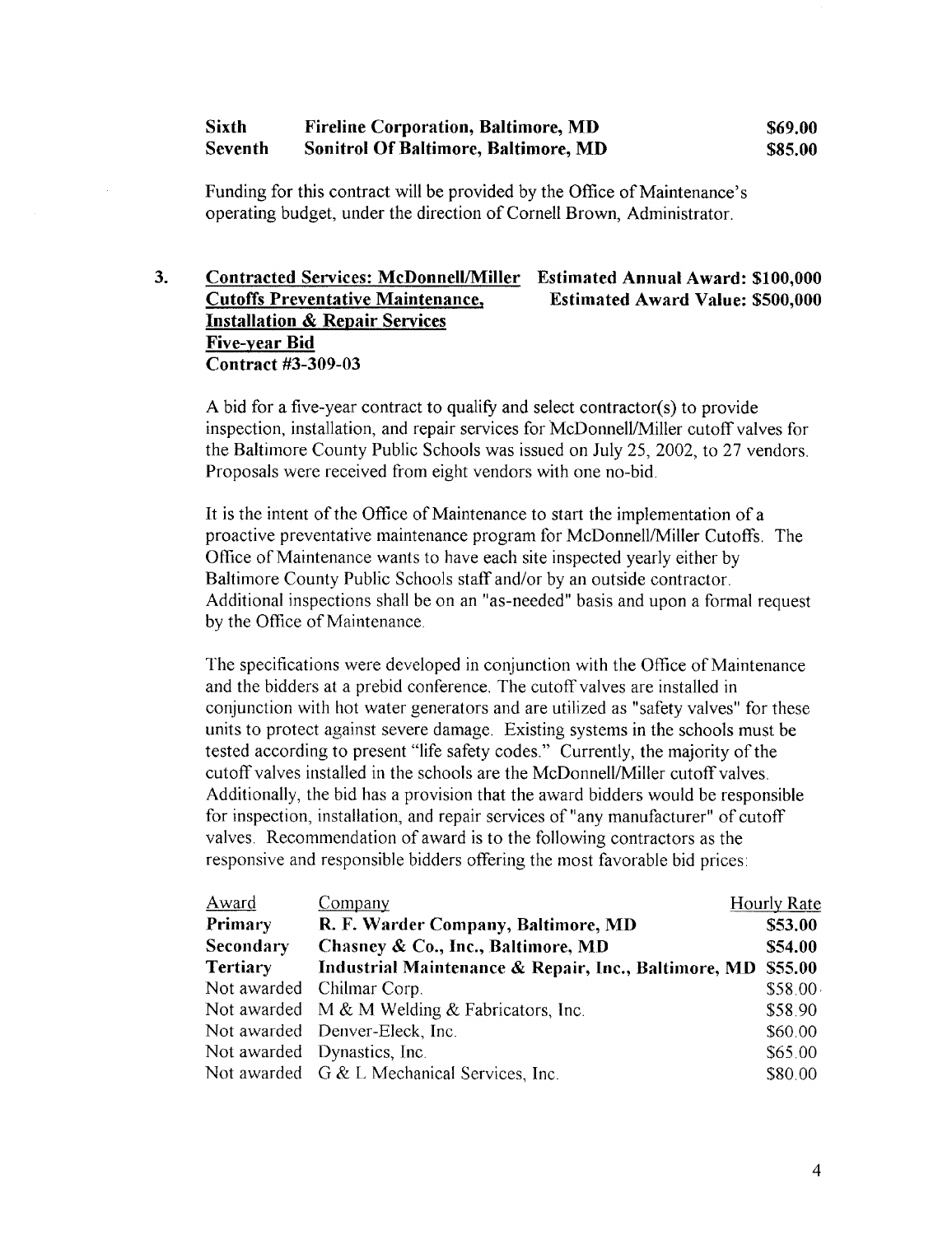Funding for this contract will be provided by the Office of Maintenance operating budget, under the direction of Cornell Brown, Administrator.

#### 4. Contracted Services: PVI Hot Water<br>
Generators Preventative Maintenance, Estimated Award Value: \$500,000 Generators Preventative Maintenance, Installation & Repair Services Five-Year Bid Contract #3-312-03

Abid for <sup>a</sup> five-year contract to qualify and select contractor(s) to provide inspection, installation, and repair services for PVT hot water generators for Baltimore County Public Schools was issued on July 25, 2002, to 28 vendors. Proposals were received from four vendors.

The specifications were developed in conjunction with the Office of Maintenance and the bidders at <sup>a</sup> prebid conference . The PVI hot water generators are installed in many schools and are utilized as a source of hot water throughout the building. Existing systems in the schools must be inspected according to present "life safety codes." Currently, the majority of the hot water generators installed in the schools are the PVI hot water generators . Additionally, the bid has a provision that the award bidders would be responsible for inspection, installation and repair services of "any manufacturer" of hot water generators. Recommendation of award is to all of the following contractors as the responsive and responsible bidders offering the most favorable bid prices:

| Award           | Company                                                      | Hourly Rate |
|-----------------|--------------------------------------------------------------|-------------|
| Primary         | Industrial Maintenance & Repair, Inc., Baltimore, MD \$55.00 |             |
|                 | Secondary R. F. Warder Company, Baltimore, MD                | \$55.50     |
| <b>Tertiary</b> | Denver-Eleck, Inc., Baltimore, MD                            | \$64.00     |
| Fourth          | Dynastics, Inc., Baltimore, MD                               | \$65.00     |

Funding for this contract will be provided by the Office of Maintenance operating budget, under the direction of Cornell Brown, Administrator.

#### 5. Contracted Services: Security Systems<br>Preventative Maintenance, Installation<br>Annual Award Value: \$1,750,000 Preventative Maintenance, Installation & Repair Services Five-Year Bid Contract #3-315-03

A bid for a five-year contract to qualify and select contractor(s) to provide inspection, installation, and repair services for security systems for the Baltimore County Public Schools was issued on July 25, 2002, to 19 vendors. Proposals were received from ten vendors.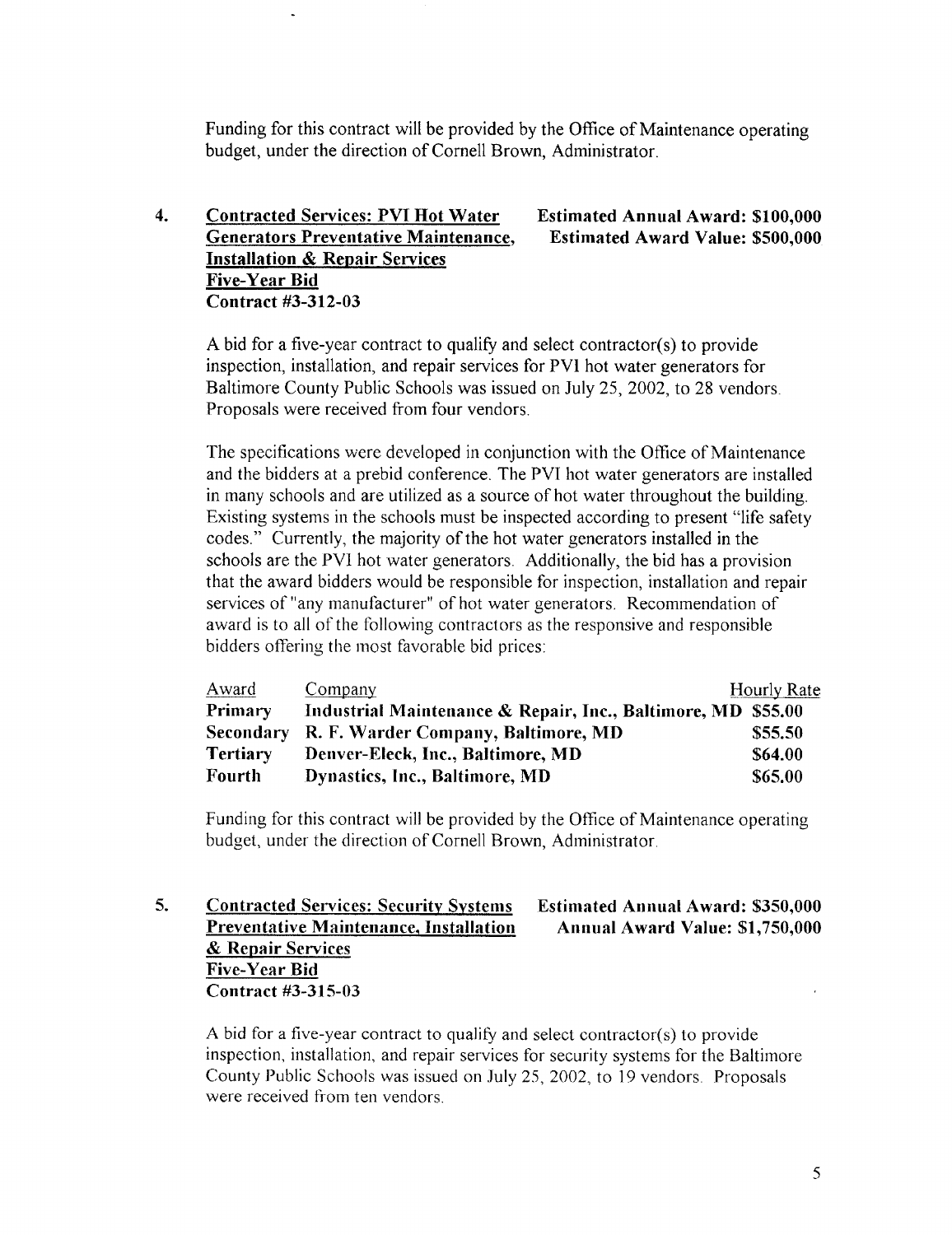The specifications were developed in conjunction with the Office of Maintenance and the bidders at a prebid conference . The security systems are installed in all schools and are an integral part of the building. Existing systems in the schools must be inspected according to present "life safety codes" and to assure efficient operation. Recommendation of award is to the following five contractors as the responsive and responsible bidders offering the most favorable hourly rate prices :

| Award           | Company                                       | <b>Hourly Rate</b> |
|-----------------|-----------------------------------------------|--------------------|
| Primary         | Ark Systems Inc., Columbia, MD                | \$40.95            |
| Secondary       | Plexus, Wilmington, DE                        | \$42.00            |
| <b>Tertiary</b> | SPC, Inc., Laurel, MD                         | \$43.00            |
| Fourth          | Device Systems Technology, Abingdon, MD       | \$44.17            |
| Fifth           | Trojan Alarm Solutions, Inc., Chase, MD       | \$44.63            |
| No award        | Kipp Visual & Security Systems, Baltimore, MD | \$46.50            |
| No award        | ISII Security, Inc., Wilmington, DE           | \$47.55            |
| No award        | S31, Wilmington, DE                           | \$50.00            |
| No award        | Netversant And Solutions, Baltimore, MD       | \$68.00            |
| No award        | Sonitrol Of Baltimore, Baltimore MD           | \$85.00            |
|                 |                                               |                    |

Funding for this contract will be provided by the Office of Maintenance's operating budget, under the direction of Cornell Brown, Administrator.

6. Contracted Services: Steam Traps<br>Preventative Maintenance, Installation Estimated Award Value: \$300,000 Preventative Maintenance, Installation & Repair Services Five-Year Bid Contract #3-313-03

Abid for <sup>a</sup> five-year contract to qualify and select contractor(s) to provide inspection, installation, and repair services for steam traps for the Baltimore County Public Schools was issued on July 25, 2002, to 28 vendors. Proposals were received from seven vendors.

The specifications were developed in conjunction with the Office of Maintenance and the bidders at a pre-bid conference . The steam traps are installed in many schools and are an integral part of the heating system throughout the building. Existing systems in the schools must be inspected according to present "life safety codes" and to assure efficient operation. Recommendation of award is to all of the following contractors as the responsive and responsible bidders offering the most favorable bid prices :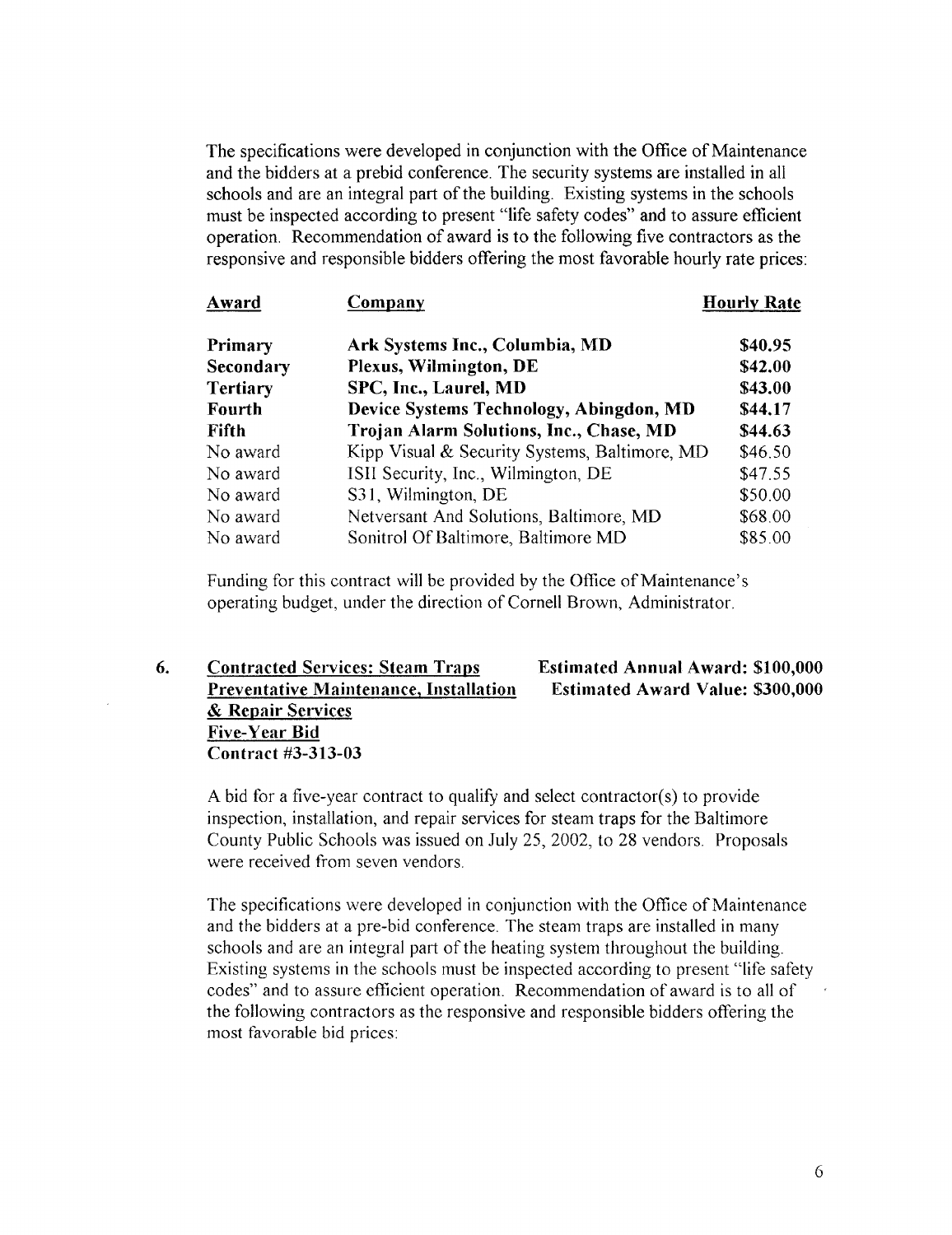| Award           | Company                                                       | <b>Hourly Rate</b> |
|-----------------|---------------------------------------------------------------|--------------------|
| <b>Primary</b>  | <b>Chilmar Corporation, Baltimore, MD</b>                     | \$44.00            |
| Secondary       | R. F. Warder Company, Baltimore, MD                           | \$51.50            |
| <b>Tertiary</b> | Denver-Eleck, Inc., Baltimore, MD                             | \$52.00            |
| <b>Fourth</b>   | Chasney & Co., Inc., Baltimore, MD                            | \$54.00            |
| <b>Fifth</b>    | Industrial Maintenance. & Repair, Inc., Baltimore, MD \$55.00 |                    |
| <b>Sixth</b>    | Dynastics, Inc., Baltimore, MD                                | \$65.00            |
| Seventh         | MVP, Inc., Baltimore, MD                                      | \$65.00            |

Funding for this contract will be provided by the Office of Maintenance operating budget, under the direction of Cornell Brown, Administrator.

#### 7. Corrugated Cartons (Boxes) Contract #JCO-408-03 Estimated Award Value: \$27,420

Abid for the purchase of corrugated cartons (boxes) was issued on August 29, 2002, to 28 vendors . Responses were received from six vendors.

The bid specifications were designed to allow the bidders to submit a proposal for "new" and "used" corrugated cartons . The cartons are purchased by Distribution Services for use by the schools and offices when relocating or while renovation projects are in process . Distribution Services will purchase the "used" cartons, for moving purposes, only after inspection .

Award of contract is recommended to the lowest bidders meeting all specifications:

#### New Cartons

| <b>Atlas Container Corporation, Severn, MD</b> | \$.524/ea  |
|------------------------------------------------|------------|
| Bulk Packaging USA, Wayne, NJ                  | .579/ea    |
| Wagner Bros. Containers, Baltimore, MD         | $.579$ /ea |
| State Use Industries, Jessup, MD               | $.60$ /ea  |
| Packaging Control Corporation, York, PA        | $.627$ /ea |

#### Used Cartons ABC Box Company, Baltimore, MD \$.39/ea

The estimated contract value is \$27,420 . Funding will be provided by the operating budget of Distribution Services.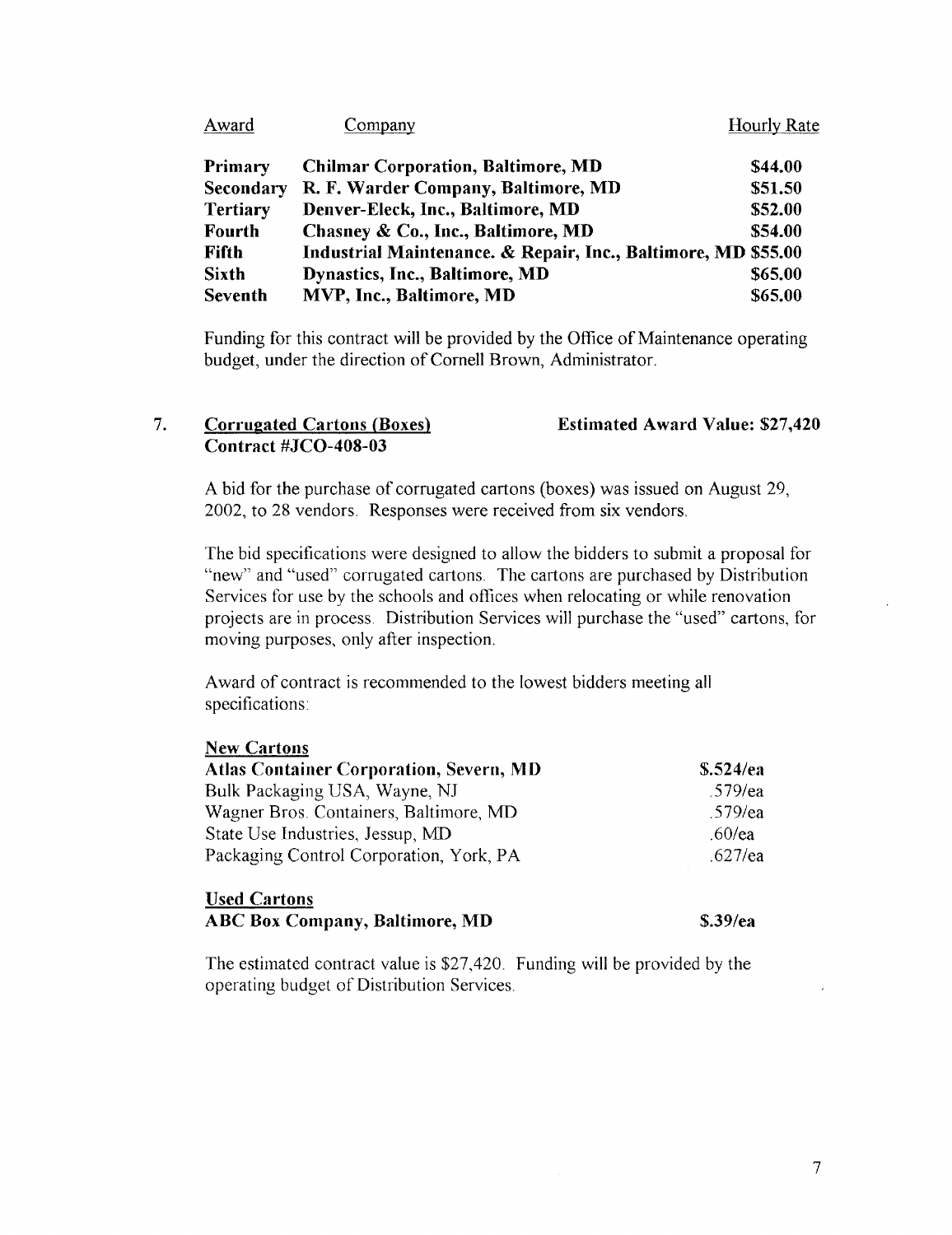# 8. Food Service: Estimated Annual Award: \$131,816<br>Kitchen Equipment Maintenance Estimated Award Value: \$263,632 Two-year Contract Contract #4-403-03

A bid for contracted services for the repair of kitchen equipment (Area I: Refrigeration and Area <sup>11</sup> : Mechanical Equipment) to include preventive maintenance for refrigeration was issued on June 20, 2002, to replace the contract awarded to Adler Services Group, Inc., at the Board Meeting of May 15, 2001, for the period of July l, 2001, through June 30, 2004. Adler Services Group, Inc., filed chapter <sup>11</sup> bankruptcy and closed their business on May 30, 2002. The bid was issued to 33 vendors. Responses were received from <sup>11</sup> vendors of which three were no-bid responses and one was rejected as non-responsive .

For the purpose of this bid, the food service locations have been divided into two geographical areas by the Office of Food and Nutrition Services . This is a multiyear bid (two years) and the bid specifications were designed to allow the vendors to bid by geographical area with an hourly time/materials rate.<sup>1</sup>

| Area I                                           | <b>Cost Per School</b> |                          |
|--------------------------------------------------|------------------------|--------------------------|
|                                                  | Elementary (54)        | Secondary (24)           |
| Control Tec, Inc., Baltimore, MD                 | \$150.00               | \$300.00                 |
| Rock Spring Heating, Bel Air, MD                 | 164.50                 | 259.00                   |
| EMR, Inc., Baltimore, MD                         | 170.00                 | 255.00                   |
| Applied Systems, Inc., Reisterstown, MD          | 177.00                 | 177.00                   |
| RJH AC/Refrigeration, Beltsville, MD             | 406.00                 | 380 00                   |
| Hobart, Inc. Baltimore, MD                       | <b>NB</b>              | <b>NB</b>                |
| <b>Part One: Refrigeration Equipment Repairs</b> |                        |                          |
| Area I                                           | <b>Hourly Rate</b>     | <u>Parts (Mfg. List)</u> |
| Control Tec, Inc.                                | \$47.00                | 15% mark-up              |
| Applied Systems, Inc.                            | 58.00                  | 5% mark-up               |
| <b>Rock Springs Heating</b>                      | 63.00                  | 14% mark-up              |
| EMR, Inc.                                        | 85.00                  | 25% mark-up              |
| RJH AC/Refrigeration                             | 85.00                  | 40% mark-up              |
| Hobart, Inc.                                     | NB                     | <b>NB</b>                |
| <b>Part Two: Mechanical Equipment</b>            |                        |                          |
| Area II                                          | <b>Hourly Rate</b>     | Parts (Mfg. List)        |
| Control Tec, Inc.                                | \$47.00                | $15%$ mark-up.           |
| Applied Systems, Inc.                            | 58.00                  | 5% mark-up               |
| Rock Spring Heating                              | NB                     | NB                       |

Part One: Refrigeration Preventive Maintenance

' See Attachment C: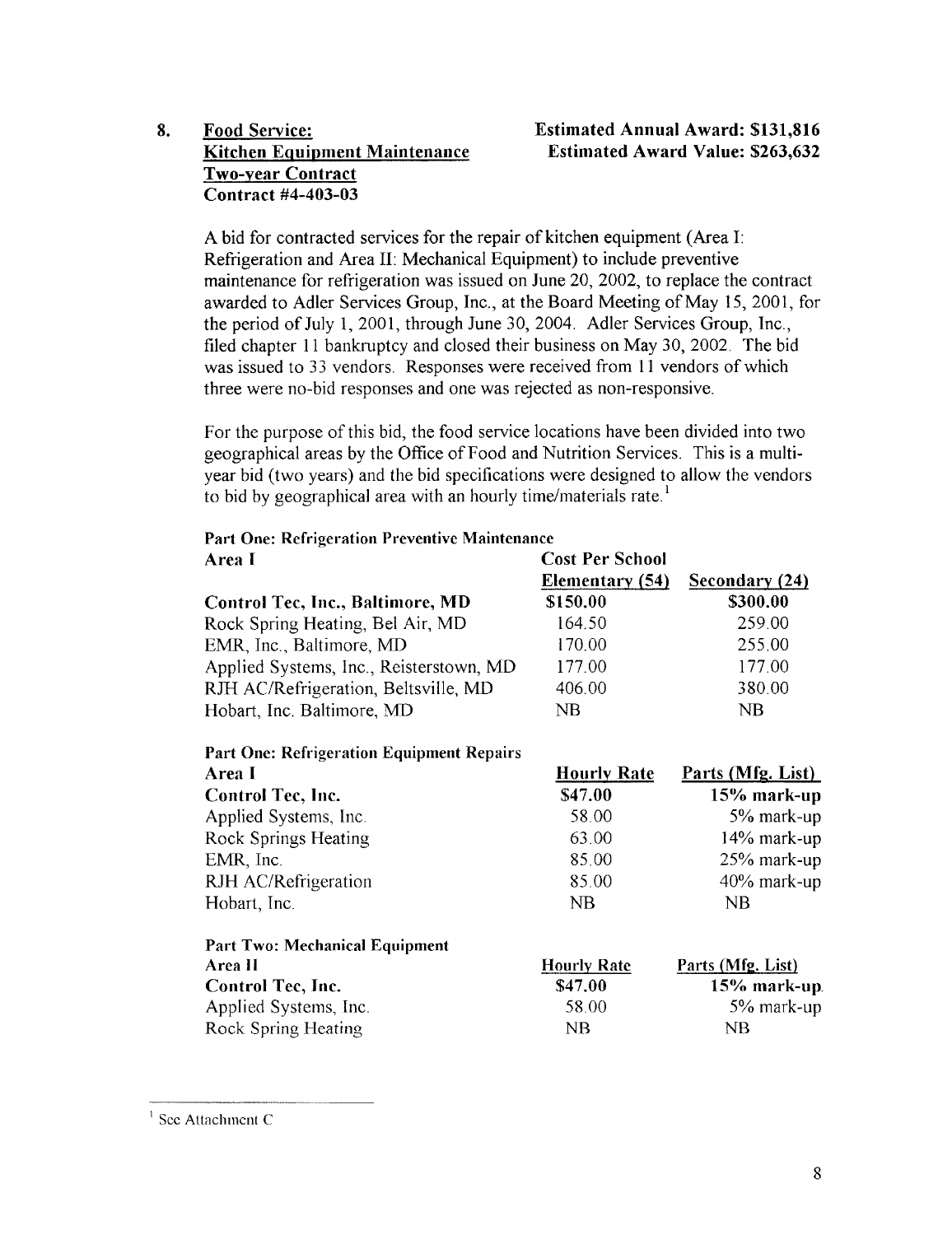| EMR, Inc.            | 85.00  | $10\%$ mark-up |
|----------------------|--------|----------------|
| RJH AC/Refrigeration | 85.00  | $40\%$ mark-up |
| Hobart, Inc.         | -94.00 | $0\%$ mark-up  |

Award of contract is recommended to the lowest bidder meeting all specifications, Control Tee, Inc., Baltimore, MD, in the estimated amount of \$88,253 for the refrigeration preventive maintenance/repairs and \$43, 563 for the mechanical equipment repairs for a total estimated award value of \$131,816 for one year. Funding will be provided by the Office of Food and Nutrition Services.

9. Information Technology:<br>
Contracted Services: Estimated Award Value: \$660,000 Support and Integration Services Four-Year Bid MCPS #7085.1

# Estimated Award Value: \$660,000

Approval is requested to utilize contract awards established by Montgomery County Public Schools through its competitive solicitation RFP 7085.1 . This is a multiple-award solicitation for Local Area Network and Wide Area Network systems' integration, project management, and support services. Refer to Attachment A for the rate tabulation.

BCPS' Department of Technology requires these services to complete and maintain the infrastructure that supports technology and data communications . Utilization of the following award bidders will be based on availability and best rate: CMS Information Services, Vienna, VA; Datanamics, Gaithersburg, MD; Ease Technologies, Columbia, MD; Net Results, Columbia, MD; Data Networks, Hunt Valley, MD; Digital Support, Chantilly, VA; and EER Systems, Rockville, MD. Funding will be provided through the operating budget of the Department of Technology .

#### 10. Paper: Dual Purpose Contract #JCO-409-03

Estimated Award Value: \$1,017,545

A bid for the annual price agreement for the purchase of dual-purpose paper for use in copiers, laser printers, and duplicating equipment for all schools and offices was issued on September 5, 2002, to 14 vendors. Responses were received from six vendors of which two vendors submitted no-bid responses.

The bid supports the purchase of six types of  $8\frac{1}{2}$ " x 11" paper: 36,000 cartons, white; 8400 cartons, white, 3-hole drilled; 1350 cartons, blue; 1800 cartons, canary; 1360 cartons, green; 1340 cartons, pink; and 130 cartons of white, legal size  $(8 \frac{1}{2}$ " x 14") for delivery to Distribution Services on an as-needed basis. Schools and offices may then requisition the paper as needed.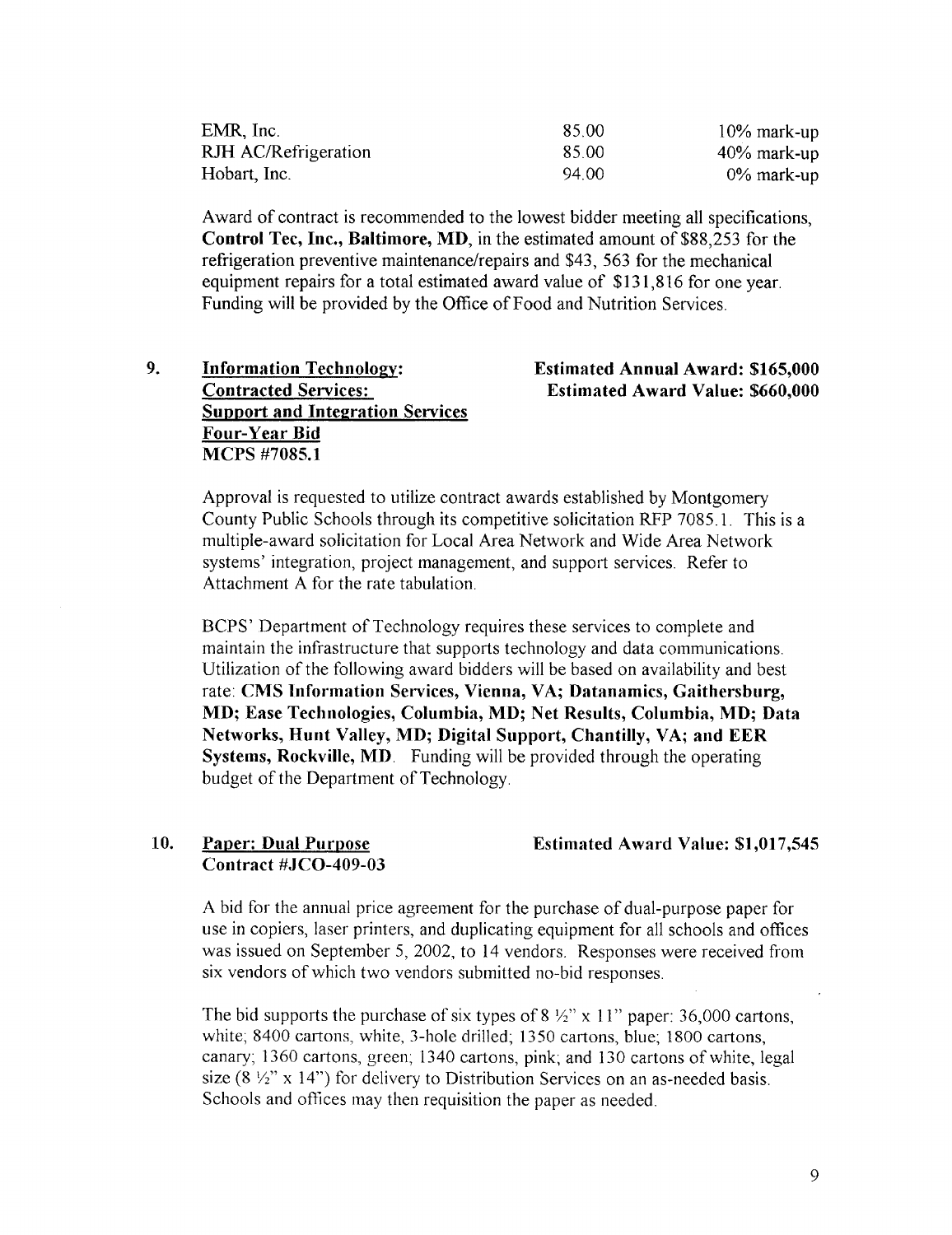| RIS Paper Company, Inc., Capitol Heights, MD     | \$1, 017, 545 |
|--------------------------------------------------|---------------|
| Xpedx, Inc., Hanover, MD                         | 1,018,453     |
| Frank Parsons/White Rose Division, Baltimore, MD | 1,022,853     |
| Xerox Corporation, Towson, MD                    | 1,044,607     |

An award of contract is recommended to the lowest bidder meeting all specifications, RIS Paper Company, Inc., in the estimated award value of \$1,017,545 . Funding will be provided by the operating budget of the Office of Distribution Services and the individual school operating budgets.

# Two-Year Bid Contract #2-298-03

11. Special Education: Assistive Estimated Annual Award: \$100,000<br>
Fechnology Estimated Award Value: \$200,000 Estimated Award Value: \$200,000

Abid for Alpha Smart Keyboard portable word processors was issued on August 15, 2002, to 14 vendors. Responses were received from seven vendors, four of which were no-bid responses. Refer to Attachment B for a price tabulation.

Portable word processors are provided to selected students that have difficulty, through a variety of impairments, to write by hand. Students use the word processor to take notes in class and participate in classroom assignments. At home, students uploaded their class files to either their Apple computers or PCs.

Recommendation of award is to K-12 Micromedia Publishing, Inc., Mahwah, NJ, in the estimated amount of \$200,000. Funding will be provided through the Office of Assistive Technology .

Attachments  $-3$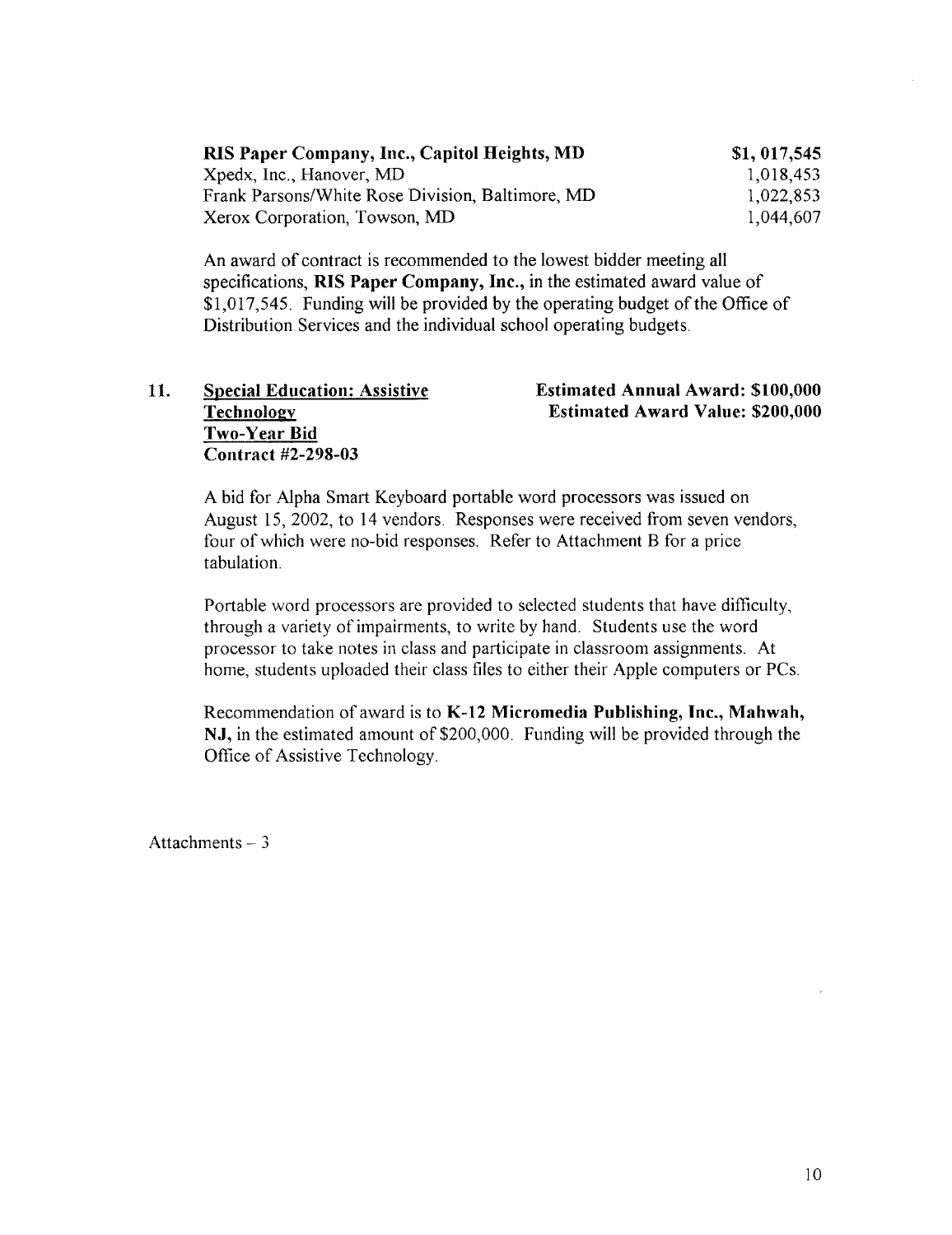# Attachment A

### MONTGOMERY COUNTY PUBLIC SCHOOLS RFP # 7085 .1, Information Technology Support and Integration Services

### HOLIRLY RA TE PER HOUR

|                | Project<br>Manager | Systems<br>Consultant/Analyst | Sr. LAN/WAN<br>Specialist | Jr. LAN/WAN<br>Specialist | PC Technician | <b>Integration Support</b><br>Technician |
|----------------|--------------------|-------------------------------|---------------------------|---------------------------|---------------|------------------------------------------|
|                |                    |                               |                           |                           |               |                                          |
| Cost           |                    |                               |                           |                           |               |                                          |
| Management     |                    |                               |                           |                           |               |                                          |
| <b>Systems</b> | \$106.00           | \$134.00                      | \$92.00                   | \$78.00                   | \$55.00       | \$44.00                                  |
|                |                    |                               |                           |                           |               |                                          |
| Data           |                    |                               |                           |                           |               |                                          |
| Networks       | \$95.00            | \$125.00                      | \$95.00                   | \$55.00                   | \$40.00       | \$55.00                                  |
| Datanamics     | \$69.98            | \$76.51                       | \$47.85                   | \$29.35                   | \$26.10       | \$29.24                                  |
|                |                    |                               |                           |                           |               |                                          |
| Digital        |                    |                               |                           |                           |               |                                          |
| Support        |                    |                               |                           |                           |               |                                          |
| Corp.          | \$85.31            | \$68.25                       | \$63.98                   | \$52.18                   | \$40.39       | \$36.12                                  |
|                |                    |                               |                           |                           |               |                                          |
| Ease           |                    |                               |                           |                           |               |                                          |
| Technologies   | \$105.00           | \$115.00                      | \$99.00                   | \$84.00                   | \$59.00       | \$42.00                                  |
|                |                    |                               |                           |                           |               |                                          |
| <b>EER</b>     |                    |                               |                           |                           |               |                                          |
| <b>Systems</b> | \$119.05           | \$99.41                       | \$62.49                   | \$42.47                   | \$32.68       | \$30.49                                  |
|                |                    |                               |                           |                           |               |                                          |
| Nct            |                    |                               |                           |                           |               |                                          |
| Results        | \$75.00            | \$75.00                       | \$65.00                   | \$50.00                   | \$35.00       | \$35.00                                  |

 $\sim 10^{11}$  km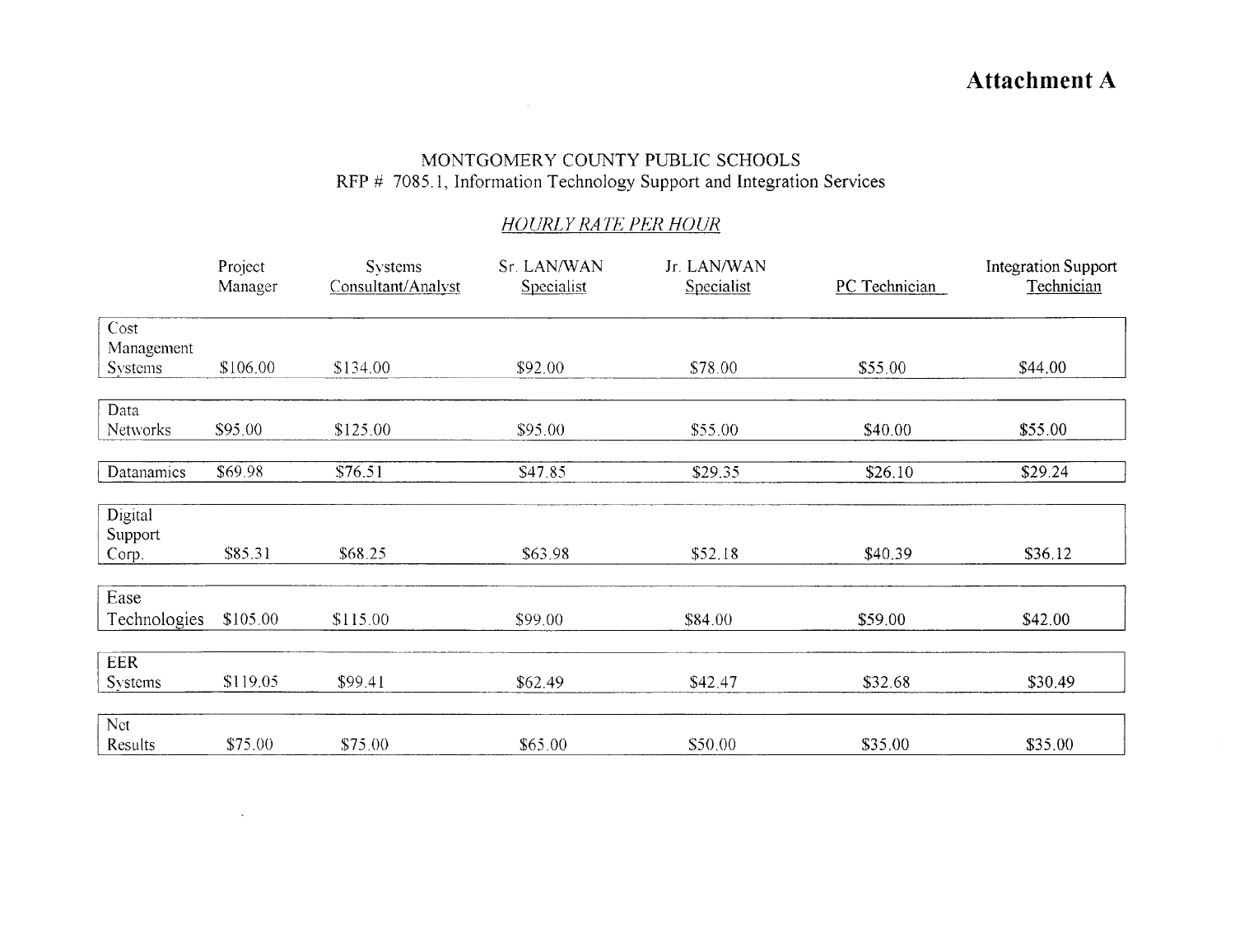# ATTACHMENT B

 $\mathcal{A}^{\mathcal{A}}$ 

 $\bar{r}$ 

#### BALTIMORE COUNTY PUBLIC SCHOOLS OFFICE OF PURCHASING ALPHA SMART KEYBOARDS BID# 2-298-03

| <b>VENDOR</b>                                | ITEM#1   |
|----------------------------------------------|----------|
| Alpha Smart Inc. Los Gatos, CA               | \$205.00 |
| COMARK Inc. Bloomingdale, IL                 | NB       |
| CTL Computers, Multiwave Div., Industry, CA  | NB.      |
| Crawford Technical Services Inc., Lanham, MD | \$230.84 |
| DataNetworks, Hunt Valley, MD                | NB       |
| K-12 Micromedia Publishing, Inc., Mahwah, NJ | \$189.00 |
| PC Mall Gov. Inc., Torrance, CA              | NB       |
|                                              |          |
|                                              |          |